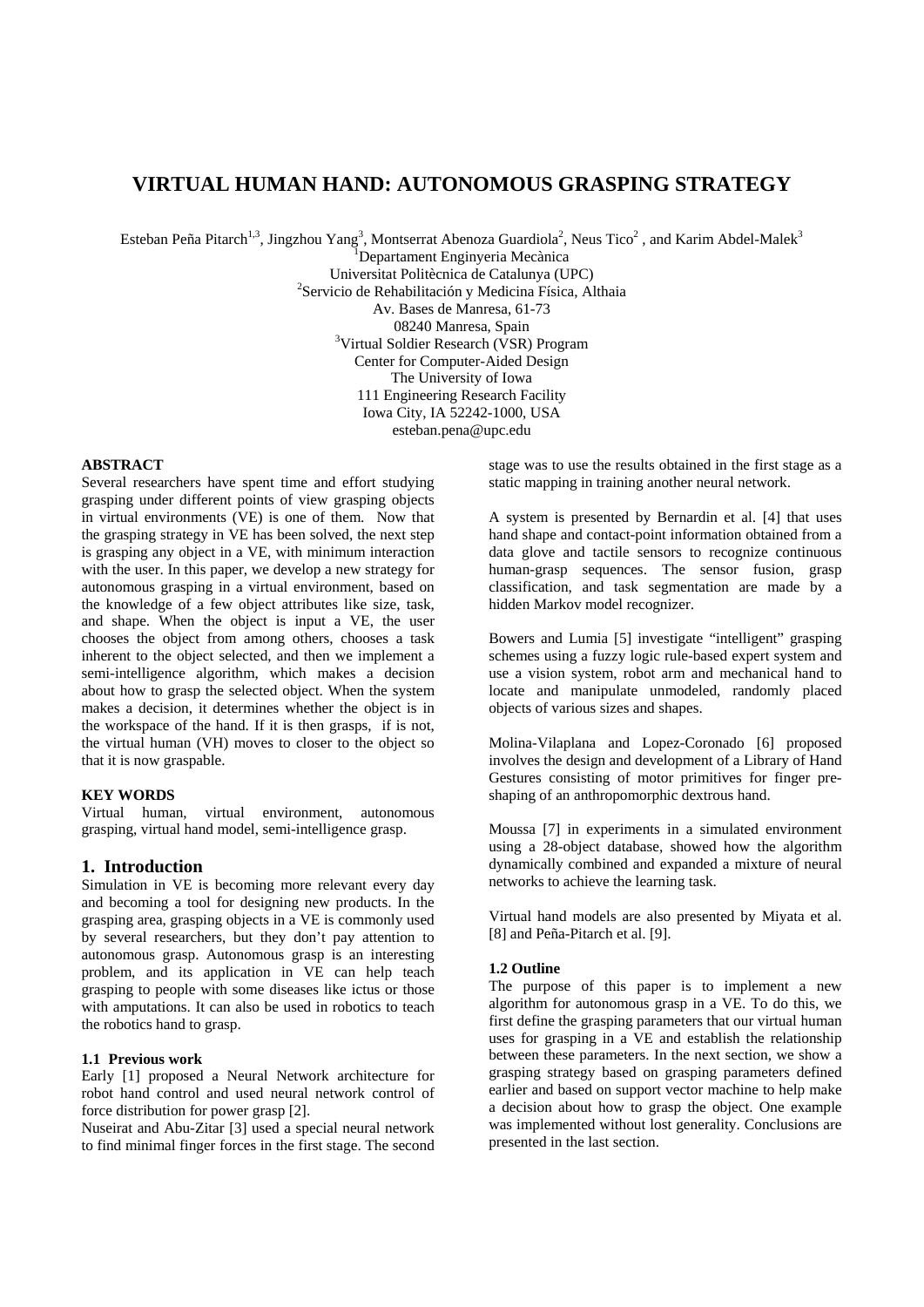### **2. Grasping Parameters**

Before grasping the object, the VH needs do some actions. We classify these actions as pre-grasp, grasp, and after-grasp, see [10] and [11]. To concentrate only on grasp, we consider the object and the VH in position, meaning that the object is in the workspace of the hand.

Parameters for the object and the hand are considered in the new step called grasp.

• *Object Attributes:* In the virtual environment, the object was built with the techniques of computer-aided geometric design, and the basic attributes there are known. Other attributes, such as temperature, are described below.

• *Hand Orientation:* Hand orientation is related to hand shape.

• *Hand Position:* Hand position is similar to hand orientation and follows the same procedures for positioning the wrist as in the function of the object attributes.

• *Task:* This parameter can help the virtual human decide how to grasp the object.

• *Object Initial Position:* In some operations we need to know the initial position.

• *Object Final Position:* In some operations we need to know the final position.

• *One or Two Hands:* This parameter is related to several of the attributes discussed above.

• *Finger Number:* The number of fingers to use, depending on the type of grasp, object shape, etc.

• *Object Weight:* Object weight can be derived from the object shape if we know the density.

• *Object Stability:* For any small movement close to the position of equilibrium, the object stays in the equilibrium position.

• *Hand Anthropometry:* Virtual humans like real humans, have different sized hands.

### **2.1 Relationship between Grasping Parameters**

Figure 1 shows the relationship independent of the dominant hand; for our VH, the dominant hand is usually the right hand.



Figure 1. Relation between grasping parameters

In this figure, fill arrows indicate functions between parameters that connect, arrows with dashed lines show relationships, the elliptic shapes are for the object, and the rectangular shapes are for the hand. Hand orientation and hand position are related and closed with a dashed rectangle; both parameters work together, and we classify both as hand initial posture.

Hand initial position is a direct function with object initial position; they each depend on the other, e.g., in order to perform some action with the object, knowledge of the hand becomes necessary, and with this first approximation we can know if the object is reachable or not. These parameters are related to object attributes, i.e., the object attributes permit different actions and depend on the hand initial position. In a similar way, the task can be done in relation with the hand initial position, i.e., if the object is not in the workspace, the task cannot be done.

The object weight also relates to the object attributes, in the virtual environment. If we know the geometry and the density of the object, we can know the weight with the geometric relation  $W = V_0 \gamma$  in absolute terms, where *W* is the weight,  $V_0$  is the volume, and  $\gamma$  is the specific weight.

The number of fingers and hand anthropometry are related, and the hands are used during the action too.

Object stability is a function of the object shape; a tall glass is less stable than a short glass when it is sitting on a table.

When the action is to do some particular task, the action is related directly to whether one or two hands are used or how many fingers are used. In the section below, we describe some tasks in which we can see this relation.

### **2.1.1 Object Attributes**

Attributes inherent to the object are volume, mass, inertia center, and inertia matrix. Some commercial programs (CAD) call these characteristics, but we call them attributes. Inertia center is the center of mass (COM). Other attributes are:

- **Temperature**
- **Fragility**
- Surface shape

Temperature: When the objects have a temperature, this attribute can help decide what type of grasp is required. For example, when grasping a mug, if the object is filled with hot coffee and the action is to move, we do not grasp the side.

Fragile: If the object is fragile, this attribute can help decide what type of grasp is required.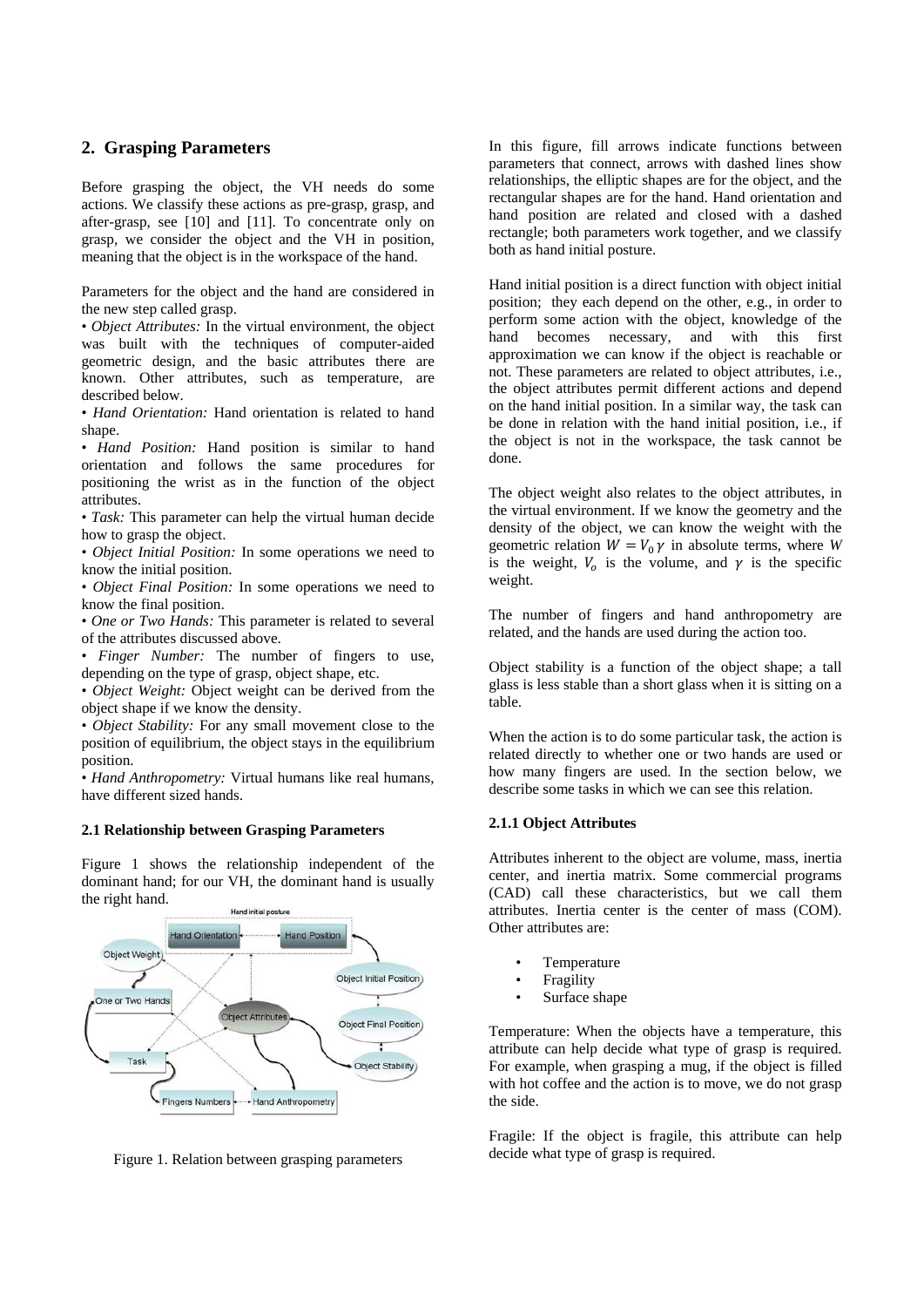Surface Shape: In a virtual environment, when we use the B-rep form found in references [12] and [13], we show the definition of the object shape. In domain  $M$  in the plane with parameters $(u, v)$ , there is continuously differentiable and locally injective mapping  $M \rightarrow S$ , which takes points  $(u, v)$  in M into  $\mathfrak{R}^3$ . Then every point in the image set  $S$  can be described by a vector function  $X^{i}(u, v)$ , where  $i = 1, ..., n$  and n is the number of the object and represents the object  $i$  selected by the user.  $X^{i}(u, v)$  is called the *parameterization* of the surface  $S$  for the object  $i$ , and  $u, v$  are called the parameters of this representation.

The unit normal vector to the surface can compute for the object, using the vector product, as

$$
\mathbf{N}_o = \frac{X_u^i \times X_v^i}{|X_u^i \times X_v^i|}
$$

### **2.1.2 Hand Orientation**

For hand orientation, we use the theory for two oriented surfaces. In this case the hand surface is oriented with the object surface, and the hand can be the right, left, or both hands. For simplicity, we refer in this case to the right hand; the same equations can apply for the left hand or both hands. One surface  $M_H$ , where the subscript  $H$ indicates the hand surface, is orientable if the mapping of  $M_H \rightarrow S^2$  is *regular*, and the vector normal is defined in Equation 2. If we change to other coordinates  $(u_1, v_1)$ , shown for the hand in Figure 2, the new parametric representation is

$$
Y_{u_1}^i \times Y_{v_1}^i = \frac{\partial(u, v)}{\partial(u_1, v_1)} X_u^i \times X_v^i
$$

where  $j = 1, 2, 1$  for the right hand, 2 for the left hand, and for the corresponding unit vector:

 $N_H = \epsilon N_o$ 

where

$$
\epsilon = sign \left| \frac{\partial(u, v)}{\partial(u_1, v_1)} \right|
$$

The orientation in the new parameterization is the same if the **Jacobian** of the transformation is positive, and is opposed if it is negative.



Figure 2. Parametric surface for the hand

#### **2.1.3 Hand Position**

To consider the hand position with respect to the object, we refer to this position with respect to the wrist. For us the global position of the hand is given by the position of the wrist. The point of reference for the object is the COM.

When the object enters the virtual environment, we know the position of the COM. That is information inherent with the object; the position of the wrist is also known in each moment.

The coordinates of the COM are  $\mathbf{x}_c^i = [x_c^i y_c^i z_c^i]^T$ , and the coordinates of the wrist are  $\mathbf{x}_w^j = [x_w^j y_w^j z_w^j]^T$ . We can locate the hand (wrist) with respect to the object with the linear transformation:

 $\mathbf{x}_{w}^{j} = A\mathbf{x}_{c}^{i}$ 

where A is a transformation matrix.

# **2.1.4 Task**

The task is the most important parameter, and many times it decides for itself how to grasp the object; i.e., when grasping a mug containing a drink, the usual response is to grasp the handle; when moving the mug, we can grasp the handle or the top. The Oxford English Dictionary defines *task* as "piece of work assigned or done as part of one's duties." Follow this definition and the definition of task analysis.

*Task Analysis:* Task analysis is the analysis or a breakdown of exactly how a task is accomplished, such as what sub-tasks are required.

We divide tasks and sub-tasks into elemental actions, *i.e.*, opening the door is a task, and the elemental action is pulling or pushing. This elemental action can also be used for other tasks, like moving a joystick in a machine.

#### **Elementary Actions**

Pull: To pull is to apply force so as to cause or tend to cause motion toward the source of the force. This action can be done with one, two, three, or four fingers. We define this as  $PL_i$ , where  $i = 1...4$  and  $PL_1$  means pulling with one finger and so on.

*Push:* To push is to apply pressure against for the purpose of moving. The number of fingers used is similar to pulling, but we add the use of the palm. We define this as  $PS_i$ , where  $i = 1...5$  and  $PS_3$  is pushing with three fingers.

*Pinch:* A pinch is isometric compression between the thumb and the fingers. The number of fingers to use is defined as  $PI_i$ , where  $i = 1...4$  and  $PI_2$  is pinching one object with the thumb and two fingers.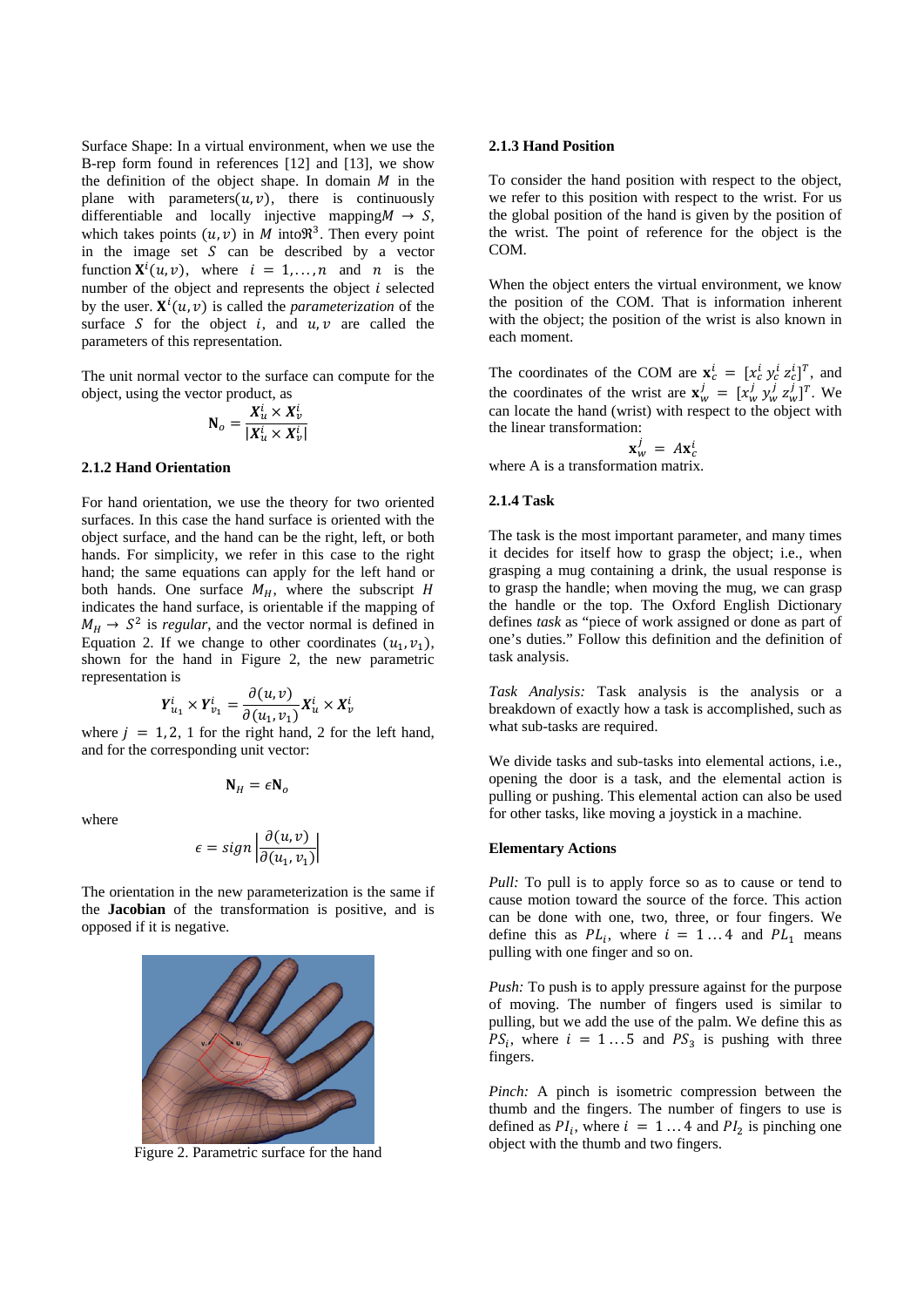*Power Grasp:* A power grasp is the gripping of an object against the palm. We define this action as  $PG$ .

*Precision Handling:* Precision handling is the manipulation of an object with the thumb and fingers, not in contact with the palm. We define this action as  $PH_i$ , where  $i = 1...4$  and  $PH_4$  is precision handling with the thumb and four fingers.

*Touch:* To touch is to cause or permit a part of the body, especially the hand or fingers, to come into contact with so as to feel. We consider this action transformed with the index. We define TO for as touch.

#### **2.1.5 Object Initial Position**

Object initial position is defined by:  $\mathbf{x}_c^i = [x_c^i \, y_c^i \, z_c^i]^T$ 

#### **2.1.6 Object Final Position**

Knowledge of final position permits us to know a priori if the virtual human can do the task; if it cannot do the task, we need to add some actions like walking or advancing the body.

We can use equations similar to those used for determining hand position to determine object final position. We know the object initial position relative to COM  $\mathbf{x}_c^i = [x_c^i y_c^i z_c^i]^T$ , and we know the object final position relative to  $\mathbf{x}_f^i = [x_f^i y_f^i z_f^i]^T$ , both with respect to the global coordinates. The relationship between the initial and final position is:

$$
\mathbf{x}_f^i = B\mathbf{x}_c^i
$$

where  *is a transformation matrix.* 

#### **2.1.7 One or Two Hands**

This parameter is a function of the shape of an object. Shape provides information about the size and the weight of an object, which determines if one hand or both hands are used or if the action is not performed.

#### **2.1.8 Number of Fingers**

For touching, a virtual human only needs one finger, but for precision handling, the virtual human may need one, two, three, four, or five fingers for grasp. This parameter is a function of the shape and weight of the object.

We define elemental actions, and each elemental action shows the number of fingers to be used. Power grasp and touch do not need the number of fingers defined; normally a power grasp uses five fingers and touch uses the index finger. Other grasp types are a function of parameters mentioned earlier. For precision handling, a primitive sphere is a function of the shape, or better if the

radius of equator of sphere is  $\rho$  we can define the number of fingers as follows:

> If  $1 \leq \rho < 20$  mm then  $PL_1$ If  $20 \leq \rho < 40$  mm then  $PL_2$ If  $40 \leq \rho < 60$  mm then  $PL_3$ If  $60 \leq \rho < 90$  mm then  $PL_4$

where subscript 2 means the thumb and two fingers, subscript 3 means thumb and three fingers, and so on.

#### **2.1.9 Stability**

Analysis of stability for some objects helps us to determine whether or not the object in a particular position can be touched. An example is a tall bottle. If the virtual human touch the top of the bottle and it is not stable the bottle can lose stability and fall. Falling is not the final reaction when we touch the object.

# **3. Grasping Strategy**

We have defined all the parameters that work in grasping. In this section, we present the process of grasping. Figure 3 presents a flowchart of grasping. The objects are in the virtual environment, and the user chooses one object from among several. Each object has information attached about several attributes like task, shape, and position of center of mass; these attributes help the system make a decision. Some objects can do different tasks, e.g., if the object is a mug, the task can be moving or drinking. Therefore, in this first approximation, the user chooses the task inherent to the object.

Once the user chooses a task, the system helps make a decision about how to grasp because the system knows the attributes of the object and the task. But maybe the object is not in the workspace of the virtual human; if this is true, we need to tell the virtual human approximately how to put the object in the workspace of the hand.



Figure 3. Grasping flowchart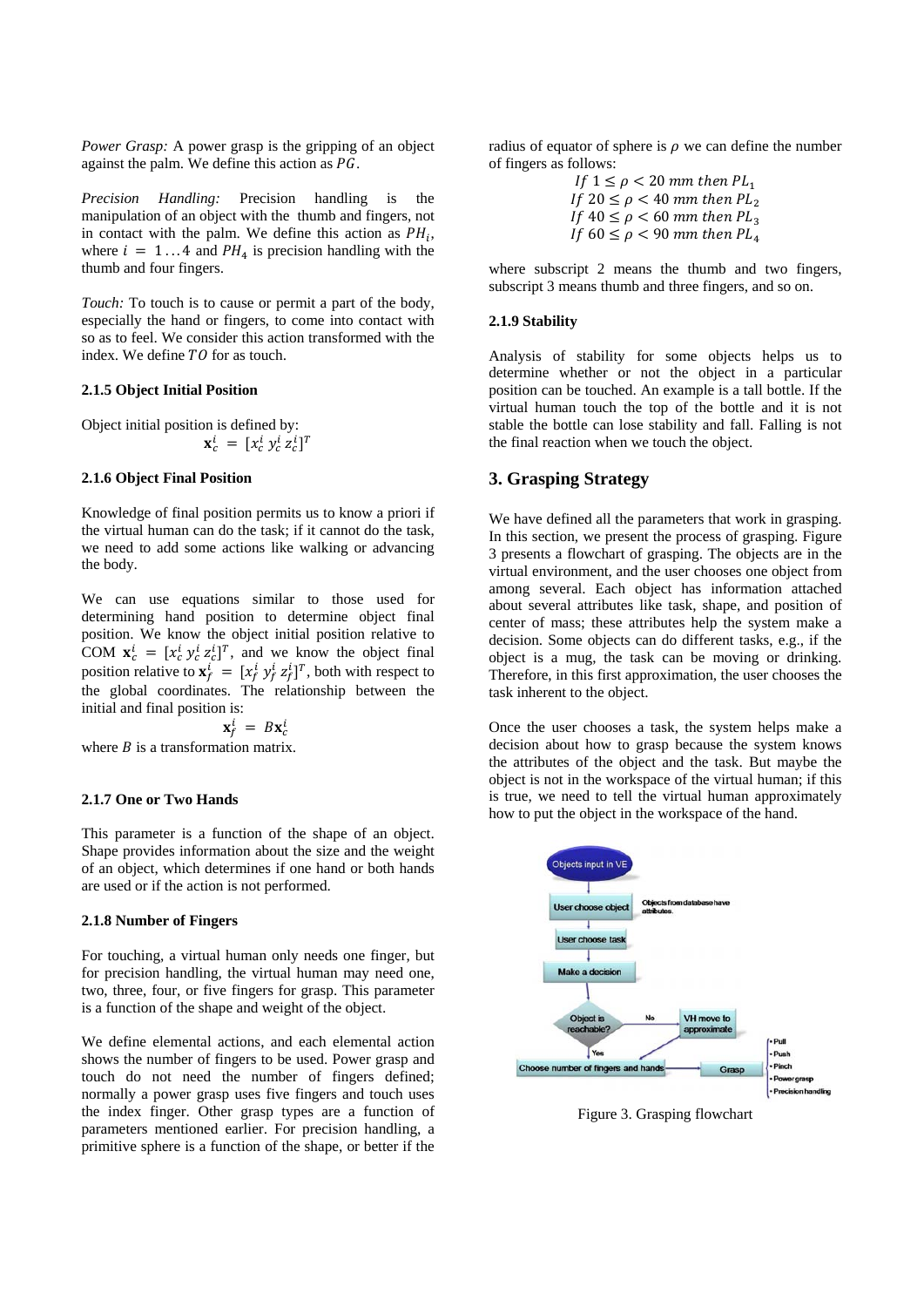With the types of grasp and the shape of the object, the next step is to calculate the number of fingers and hands to use for grasping the object and then grasp.

#### **3.1 Objects Input in the Virtual Environment**

When the objects are in the virtual environment and the user choose one object to grasp, the system reads all of the attributes and saves them in a file with the extension "\*.txt", which allows the file to be used in any code of language.

#### **3.2 User Chooses Object**

This action occurs when there are many objects in the virtual environment; if virtual environment has only one object, the virtual human will know the object. One example is that the virtual human having breakfast and the objects on the table (virtual environment) are a coffee mug, cereal bowl, and spoon. The user chooses a coffee mug, and this inherently has all the properties, including COM. Of course, a change in the position of COM is a function of the quantity of coffee. For this object, there are two reasonable tasks: drinking or moving.

#### **3.3 User Chooses Task**

This action is mentioned above, and the preceding section has an example of a task and how the user chooses.

### **3.4 Making a Decision**

Inputs in a simple associator are task, weight, shape, temperature, etc., and the output pattern is type of grasp, i.e., pinch, pull, etc. When the VH makes a decision, it is based on a linearly separable system.



Figure 4. Single perceptron

Figure 4 shows a single perceptron from the literature [14], [15], [16] where the input vector is  $z =$  $[z_1, z_2,..., z_d]^T$ , bias is *b*, the weight vector considering each input is  $w = [\omega_1, \omega_2, ..., \omega_d]^T$ , and the weight for the bias is  $\omega_0$ .

In our case, we choose to apply these networks for a classification problem in which the inputs are binary images of attributes like task, shape, temperature, and density. The output of the perceptron is given by

$$
\mathbf{y} = g\left(\sum_{j=1}^{d} \omega_j \varphi_j(z) + \omega_0\right) = g(\mathbf{z}^{\mathrm{T}} \varphi)
$$

where  $\varphi$  denotes the vector formed from the activations  $\varphi_0, \ldots, \varphi_d$ , and the function of activation in this case is a symmetric saturating linear (satlins), because it is linearly separable. The input/output relation is:

$$
g(a) = -1 \n a < -1\n g(a) = a \n -1 \le a \le 1\n g(a) = 1 \n a > 1
$$

# **4. A Task-oriented Object Grasping Approach: Implementation**

In this section, we provide an example applying the Support Vector Machine (SVM) presented in the last section. The example shown here can be extended to any case without losing generality. This example consists of putting an object in our virtual environment, in this case a mug. If there are more objects in the virtual environment, the user chooses the mug. Based on the functionality of a mug, it has only two associated tasks: one is drinking and the other is moving. The user chooses between these two tasks. In this case, to simplify the example, the known input parameters for this object are as follows (the others are 0):

Task 
$$
\begin{aligned} \begin{cases} \text{Drink} &= 1\\ \text{Move} &= -1 \end{cases} \text{ Temperature } \begin{cases} \text{Hot} &= 1\\ \text{Normal} &= -1 \end{cases} \\ \text{Weight } \begin{cases} \text{Heavy} &= 1\\ \text{Normal} &= -1 \end{cases} \end{aligned}
$$

We can add all the parameters, inherent to the object and described above, such a shape, hand orientation, and number of fingers. The problem becomes a classification problem between two classes.

$$
y = \text{hardlim } g(W^T p + b)
$$

If we choose  $x = 0$ , as the axis for classification and  $b = 0$  as the bias, the weight input vector is

$$
W^T = [1,0,0,0,0,0,0,0,0,0]
$$

The output, or decision, is to grasp the side or grasp the handle. In this case, we found a problem: if the mug is hot and the task is move, the virtual human cannot grasp the side of the mug. For this reason, we need to connect these outputs to another preceptron and build another output.

In this example, the parameters for grasping are any of the three ways to grasp a mug: by the side, top, or handle. The dimensions of the side are smaller than the hand length, and the virtual human uses only one hand. For the number of fingers to use, the parameter used for the first